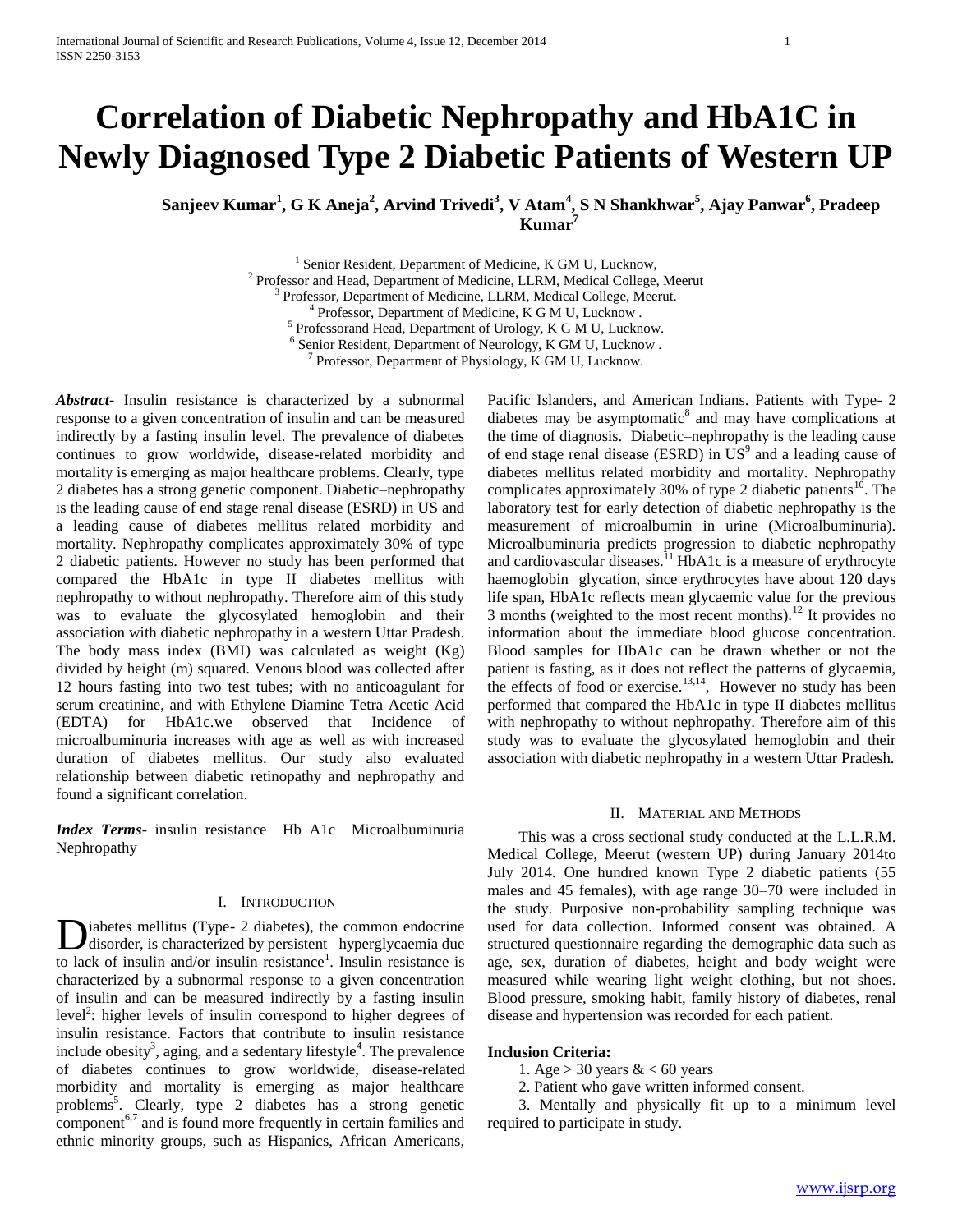4. Patients with newly diagnosed type 2 diabetes mellitus (with in 1 month) according to WHO criteria and ADA recommendations for diabetes mellitus

# **Exclusion criteria:**

1. Not interested/unable to provide informed consent.

 2. Any substance abuse, mental illness or medical condition that in opinion of investigator would make it difficult for potential participant to participate in intervention.

 3. Patient of known hypertension with or without treatment, ischemic heart disease, cardiomyopathy, valvular heart disease, heart failure, chronic pulmonary illness, severe anaemia, hemoglobinopathies.

 4. Known case of diabetes mellitus type 1 and type 2 who are already diagnosed or on antidiabetic treatment.

 Diabetic patients suffering from any other medical problems were excluded from the study. The body mass index (BMI) was calculated as weight (Kg) divided by height (m) squared. Venous blood was collected after 12 hours fasting into two test tubes; with no anticoagulant for serum creatinine, and with Ethylene Diamine Tetra Acetic Acid (EDTA) for HbA1c. Morning urine sample was collected in a container (without preservative) for analysis of creatinine and microalbumin. HbA1c was estimated by Boronate affinity chromatography (HPLC) which separates total glycated haemoglobin by binding to solid–phase dihydroxyborate using Nycocard immunoassay kit (USA). Serum creatinine was analysed by alkaline picrate, Jaffe's Method (Erba Kit).Urinary creatinine was estimated by Jaffe's Method (Erba kit). Urinary microalbumin was estimated by Sandwich Format Immunometric Assay method. Fasting & Post prandial plasma glucose (glucose–oxidase peroxidise method),

# III. DIAGNOSTIC CRITERIA

#### **A) Criteria for the diagnosis of diabetes :**

1. FPG  $\geq$ 126 mg/dl (7.0 mmol/l). (Fasting is defined as no caloric intake for at least 8 h.) OR

2. 2-h plasma glucose  $\geq 200$  mg/dl (11.1mmol/l) during an OGTT. The test should be performed as described by the World Health Organization, using a glucose load containing the equivalent of 75 g anhydrous glucose dissolved in water. OR

 3. In a patient with classic symptoms of hyperglycemia or hyperglycaemic crisis, a random plasma glucose ≥200 mg/dl (11.1 mmol/l). OR

4. HbA1C  $\geq$  6.5%. The test should be performed in a laboratory using a method that is NGSP (National Glycohemoglobin Standardisation Program) certified and standardized to the DCCT (Diabetes Control & Complication Trial) assay.

# IV. DIABETIC NEPHROPATHY

 Presence of diabetic nephropathy has been assessed by measuring urinary excretion of albumin in a morning urine sample & GFR

 **Measurement of Albuminuria:** Significant albuminuria is defined as urinary excretion of albumin ≥30mg/dl albumin in 24 hr collection or ≥30 mcg/mg of creatinin in spot urine collection (morning urine sample).

 **Microalbuminuria:** urinary excretion of 30-299 mg/dl albumin in 24 hr collection or 30-299 mcg/mg of creatinin in spot urine collection

 **Macroalbuminuria:** urinary excretion of ≥300 mg/dl urinary albumin in 24 hr collection or  $\geq$  300mcg/mg of creatinine in spot urine sample.

 **Calculation of GFR:** calculated by MDRD(MODIFIED DIET FOR RENAL DISEASE) formula using software

 **Statistical analysis:** Data were analysed for mean, percentage, standard deviation, Student\_t' test, Fisher's exact test, by using SPSS-16(Statistical Package for the Social Sciences) for Windows (SPSS, Chicago, IL). The t'-test and Fisher's exact tests were applied to study quantitative and qualitative data, respectively with  $P'$ value  $< 0.05$  was considered statistically significant.

#### V. OBSERVATION AND RESULTS

## **Table 1: Age and Sex wise distribution of cases**

| Age            | Male |    | Female |    | Total |     |
|----------------|------|----|--------|----|-------|-----|
| $\text{group}$ |      |    |        |    |       |     |
| (yrs)          |      |    |        |    |       |     |
|                | No.  | %  | No.    | %  | No.   | %   |
| $30-39$        | 03   | 03 | 03     | 03 | 06    | 06  |
| 40-49          | 21   | 21 | 16     | 16 | 37    | 37  |
| 50-60          | 41   | 41 | 16     | 16 | 57    | 57  |
| Total          | 55   | 55 | 45     | 45 | 100   | 100 |

 Hundred newly diagnosed type 2 diabetes mellitus patients age between30-60 years were selected for this cross sectional study. Out of which 55 (55%) were males and 45 (45%) females.

### **Table-2: Frequency of Diabetic nephropathy**

|        | <b>Microalbuminuria</b> | Macroalbuminuria | <b>Total</b> |
|--------|-------------------------|------------------|--------------|
| Male   |                         |                  |              |
| Female |                         |                  | 04           |
| Total  | 16                      | 03               |              |

 Out of 100 patients of newly diagnosed type 2 DM ; 19 % patients were found to have diabetic nephropathy. Out of this 19 % cases, 16 cases ( 84.21%) were of microalbuminuria and 03 cases ( 18.75%) were of macroalbuminuria Out of 19 cases 15 were male and 04 were females.

# **Table 3: Distribution of diabetic nephropathy according to sex**

| <b>Sex</b> | <b>Diabetic nephropathy</b> |        | <b>Total</b> |  |
|------------|-----------------------------|--------|--------------|--|
|            | <b>Present</b>              | Absent |              |  |
| Male       |                             | 50     | 65           |  |
| Female     | )4                          |        | 35           |  |
| Total      | ۱9                          |        | 100          |  |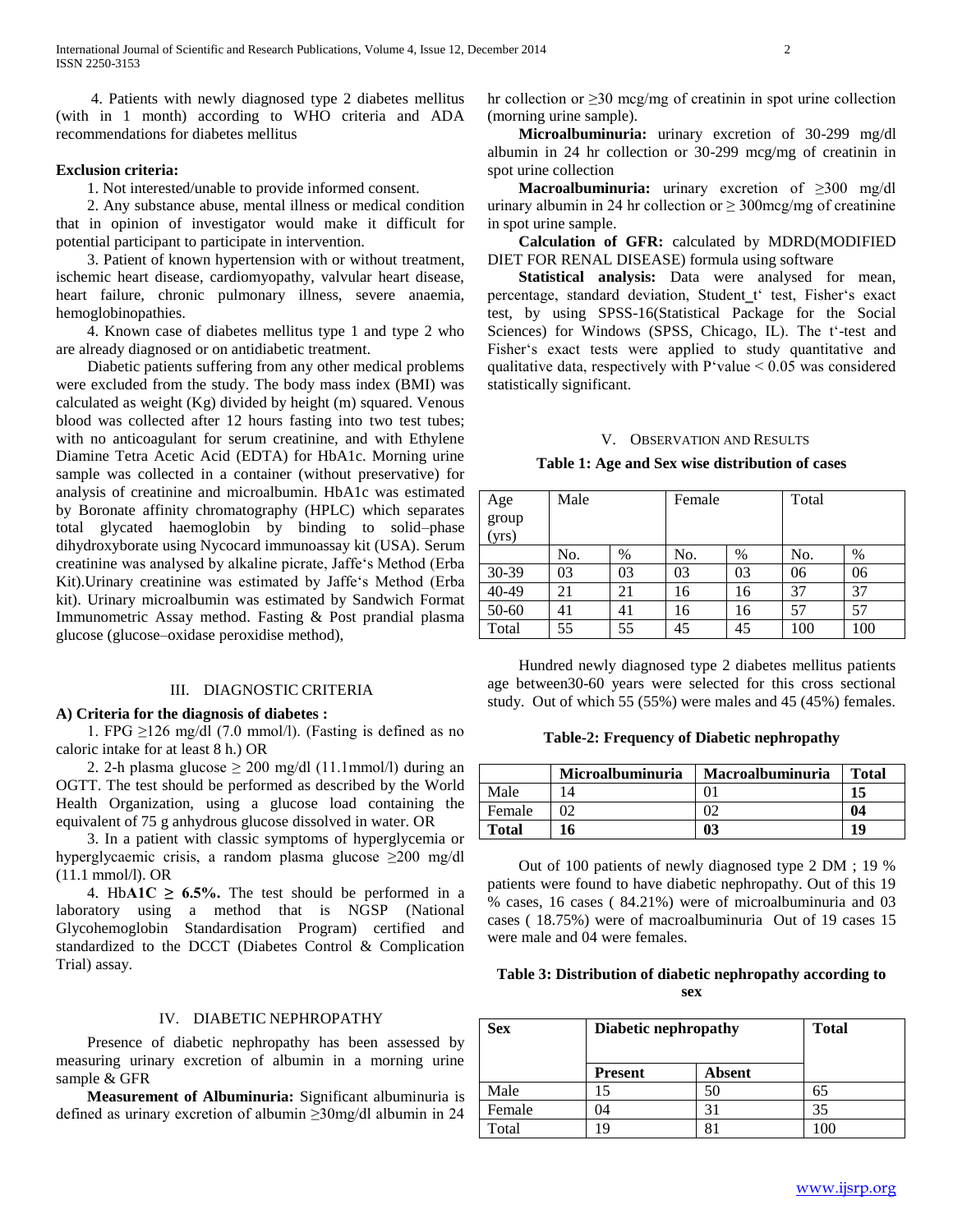# **P=0.1896 Relative risk = 2.019 95% CI =0.7254 to 5.621**

 Table-3 showed that male and female populations were compared for frequency of Diabetic nephropathy applying Fisher's exact test but no significant difference was found ( p=0.1896) regarding the incidence of diabetic retinopathy between the two populations.

| <b>PARAMETERS</b>                   | <b>WITH MICRO/MACRO</b><br><b>ALBUMINURIA</b> | <b>WITHOUT</b><br><b>MICRO/MACRO</b><br><b>ALBUMINURIA</b> | p VALUE ('t' -test) |
|-------------------------------------|-----------------------------------------------|------------------------------------------------------------|---------------------|
| No. of Patients                     | 19                                            | 81                                                         |                     |
| Fasting Plasma Glucose<br>(mg/dl)   | $211.52 \pm 27.85$                            | $173.55 \pm 27.24$                                         | < 0.0001            |
| $HbA1C$ $(\% )$                     | $8.37 \pm 0.83$                               | $7.19 \pm 0.58$                                            | < 0.0001            |
| Age (year)                          | $53.78 + 4.28$                                | $49.20 + 6.31$                                             | 0.0035              |
| BMI $(kg/m2)$                       | $26.93 + 2.31$                                | $24.92 + 2.45$                                             | 0.0015              |
| S. CREATININE (mg/dl)               | $1.76 + 0.59$                                 | $1.12 + 0.52$                                              | < 0.0001            |
| <b>CHOLESTEROL</b><br>S.<br>(mg/dl) | $199.13 \pm 23.23$                            | $184.02 \pm 19.56$                                         | 0.0043              |

 Mean fasting plasma glucose levels of population with nephropathy were  $211.52 \pm 27.85$  mg/dl and that of population without nephropathy was  $173.55 \pm 27.24$  mg/dl. This shows that FPG is positively associated with the incidence of diabetic nephropathy in population as mean of FPG of population with nephropathy was higher as compare to population without nephropathy and correlation was found extremely significant (p<0.0001) Mean HbA1C of population with nephropathy was 8.37 + 0.83 %and that of population without nephropathy was7.19 + 0.58 %.HbA1C is positively associated with the incidence of diabetic nephropathy in population as mean of HbA1C of population with nephropathy was higher as compare to population without nephropathy and correlation was found extremely significant (p<0.0001). Mean age of population with nephropathy was 53.78 +4.28 yrs and that of population without nephropathy was  $49.20 + 6.31$  yrs. Age is positively associated with the incidence of diabetic nephropathy in population as mean of age of population with nephropathy was higher as compare to population without nephropathy and correlation was found very significant ( $p<0.0035$ )

 Mean body mass index of population with nephropathy was 26.93+ 2.31 kg/m² and that of population without nephropathy was  $24.92 + 2.45$  kg/m<sup>2</sup> .BMI is positively associated with the incidence of diabetic nephropathy in population as mean of BMI of population with nephropathy was higher as compare to population without nephropathy and correlation was found very significant (p=0.0015) . Mean serum chloesterol of population with nephropathy was  $199.13 \pm 23.23$  mg/dl and that of population without nephropathy was  $184.02 \pm 19.56$  mg/dl. serum cholesterol is found positively associated with the incidence of diabetic nephropathy in population as mean of serum cholesterol of population with nephropathy was higher as compare to population without nephropathy and correlation was found very significant (p=0.0043) Mean serum creatinine of population with nephropathy was  $1.76 \pm 0.59$  mg/dl and that of population without nephropathy was  $1.12 \pm 0.52$  mg/dl. Serum creatinine is found positively associated with the incidence of diabetic nephropathy in population as mean of serum creatinine of population with nephropathy was higher as compare to population without nephropathy and correlation was found extremely significant (p<0.0001)

# VI. DISCUSSION

 Diabetes Mellitus is a multifactorial disease, associated with a number of microvascular (neuropathy and nephropathy) and macrovascular (ischemic heart disease, cerebrovascular disease and peripheral vascular diseases) complications. The gap between the onset of the disease and clinical diagnosis of diabetes leads to the development of these chronic complications, which are the leading causes of premature mortality among diabetic patients. In this study, which is one of the first studies in this regards in western U.P., we assessed the incidence of nephropathy and their correlation with various parameters like glycosylated haemoglobin (HbA1C), body mass index (BMI).Present study has also shown incidence of diabetic nephropathy 19% ( in form of microalbuminuria 16% as well as macroalbuminuria 03% in newly diagnosed diabetic patient which is lesser when compared to the study by Ghai et  $al<sup>15</sup>$ . **Unuigbe et al<sup>16</sup>** observed microalbuminuria in 50% and **Khan et al <sup>17</sup>** showed prevalence of 30%, of newly diabetic cases. Method of estimation of microalbuminuria as well as ethnical differences would have played a role in giving lower prevalence in the present study. The level of glycemic control seems to be the strongest factor influencing transition from normoalbuminuria to microalbuminuria. As reported in many studies our study also showed significant correlation between FBS, BMI ,s. creatinine, s. cholesterol and microalbuminuria. No sex preponderance has been seen in this study. Diabetic nephropathy can conveniently be categorized into different stages with respect to renal hemodynamic, systemic blood pressure, urinary findings, and susceptibility to therapeutic interventions. In the initial renal hyperperfusion stage, glomerular filtration is elevated with absent albuminuria. In the second stage (clinical latency) glomerular filtration will be high normal with absent albuminuria. Next stage is incipient nephropathy, wherein glomerular filtration will be normal with presence of microalbuminuria. It usually appears 5-15 years after the diagnosis of diabetes mellitus. In the subsequent stage, glomerular filtration decreases with appearance of macroproteinuria and clinical manifestations of nephropathy. Finally ends up in end stage renal disease with massive